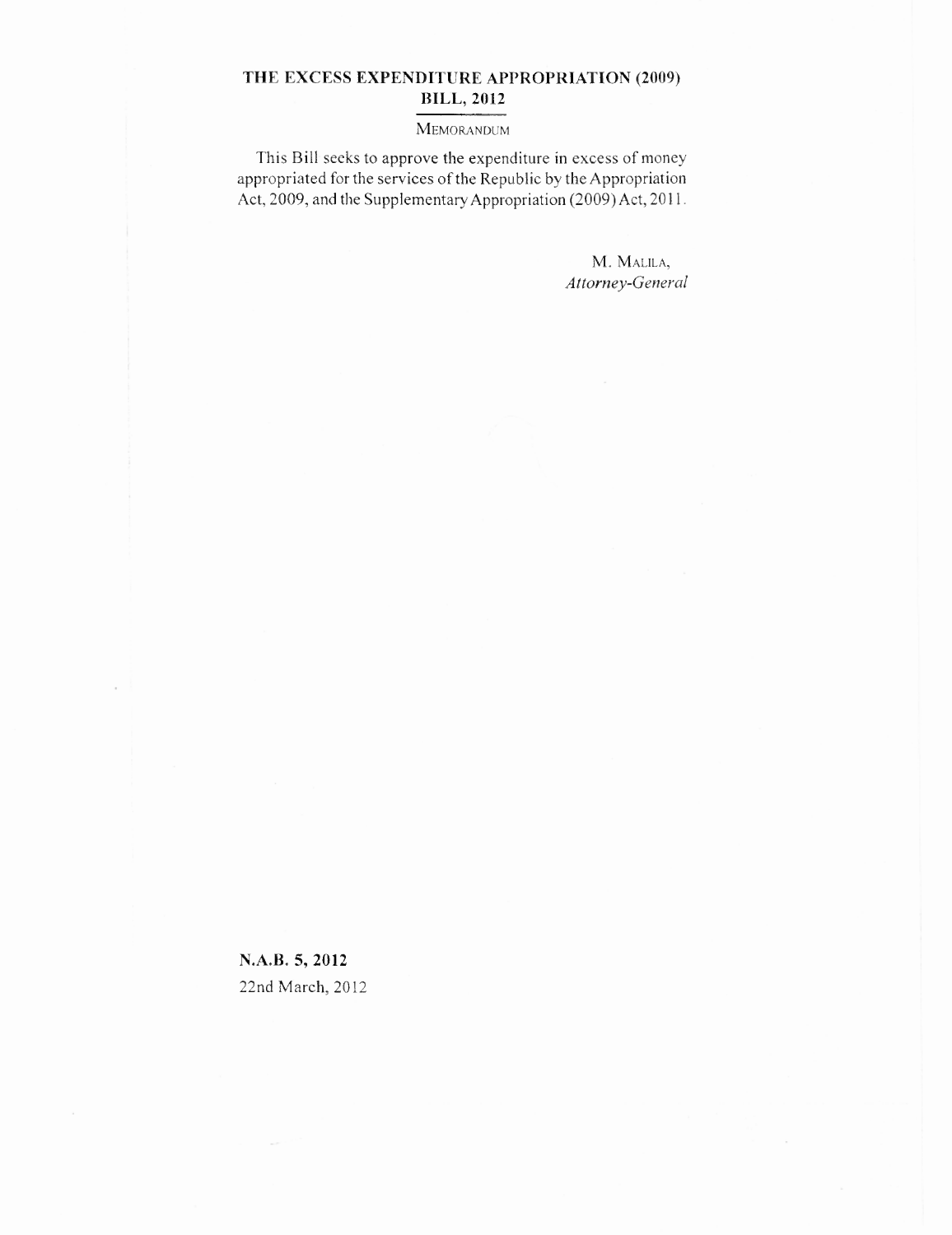## **A BILL**

## ENTITLED

**An Act to approve the excess expenditure of moneys aggregating one hundred and forty-one billion, one hundred and ninetynine million, five hundred and sixty-nine thousand, one hundred and eighty seven kwacha.**

ENACTED by the Parliament of Zambia. Enactment

1. This Act may be cited as the Excess Expenditure Short title Appropriation (2009) Act, 2012.

2. The expenditure on the services of the Republic during the Excess<br>sancial year ended on 31st December 2009, of moneys indicated expenditure financial year ended on  $31$ st December, 2009, of moneys indicated 5 in respect of the services in the third column of the Schedule, being expenditure in excess of the moneys appropriated for the services by the Appropriation Act, 2009, and the Supplementary Act No. 10 Appropriation (2009) Act, 2011, is hereby approved.

approved

of 2009<br>Act No. 25 of 2011

**N.A.B. 5, 2012**